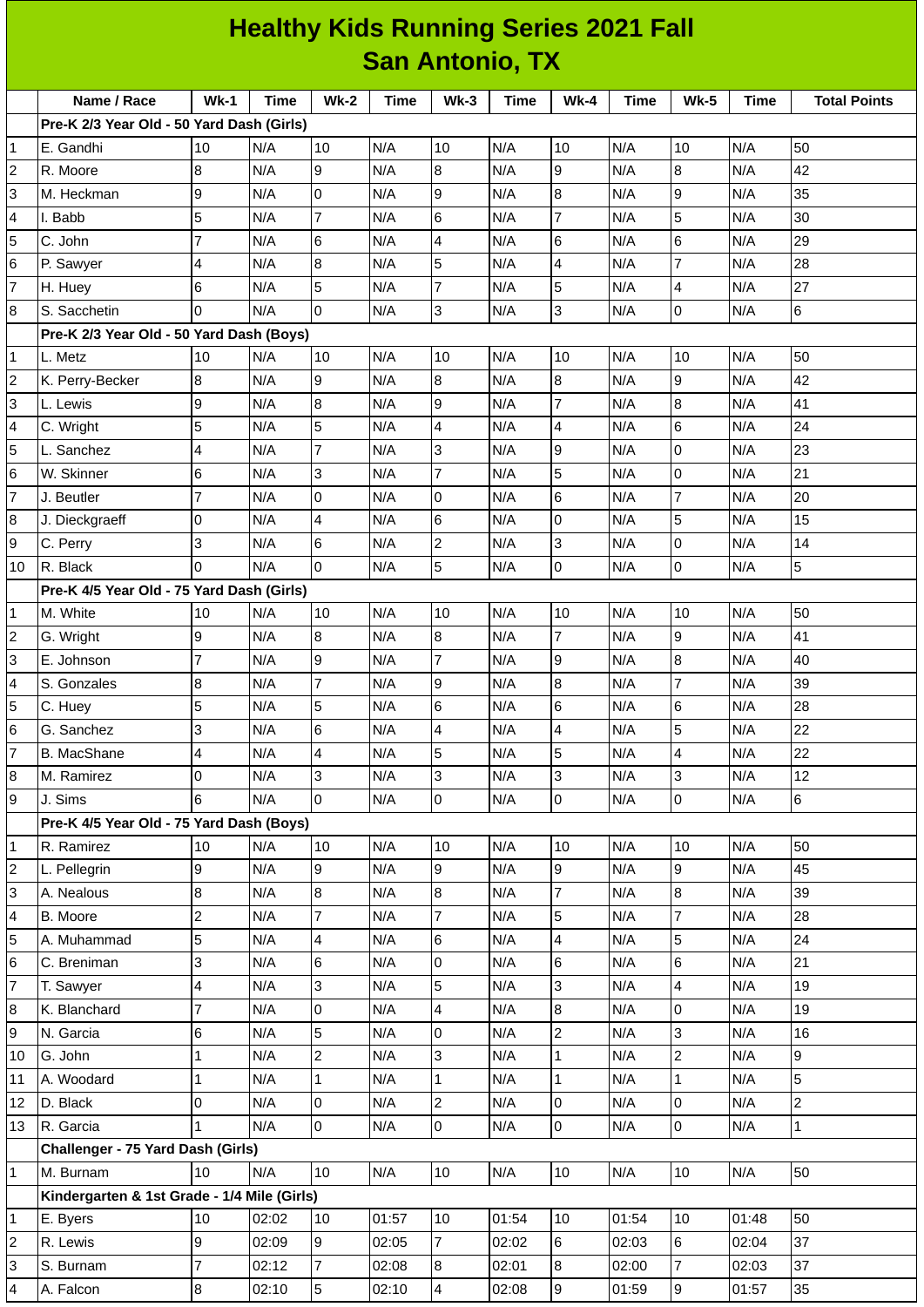## **Healthy Kids Running Series 2021 Fall San Antonio, TX**

| 5              | A. Rodriguez                               | 6              | 02:14 | 8              | 02:06 | 6              | 02:03 | 3              | 02:10 | 4               | 02:08 | 27             |
|----------------|--------------------------------------------|----------------|-------|----------------|-------|----------------|-------|----------------|-------|-----------------|-------|----------------|
| 6              | J. Beutler                                 | 5              | 02:16 | 0              | N/A   | 9              | 01:59 | 5              | 02:06 | $\bf{8}$        | 02:00 | 27             |
| 7              | A. Moore                                   | 1              | 02:28 | 4              | 02:13 | 3              | 02:11 | 4              | 02:08 | $\overline{c}$  | 02:12 | 14             |
| 8              | F. Elizondo                                | 0              | N/A   | $\mathbf 1$    | 02:23 | 5              | 02:06 | 7              | 02:01 | $\mathbf{1}$    | 03:00 | 14             |
| 9              | M. Burnam                                  | 1              | 02:26 | $\mathbf{1}$   | 02:17 | $\overline{2}$ | 02:13 | $\mathbf{1}$   | 02:14 | 5               | 02:07 | 10             |
| 10             | C. Ritchie                                 | 1              | 02:33 | 6              | 02:09 | $\mathbf{1}$   | 02:16 | 0              | N/A   | $\mathbf{1}$    | 02:14 | 9              |
| 11             | C. Miceli                                  | $\overline{4}$ | 02:17 | $\mathbf{1}$   | 02:20 | $\mathbf{1}$   | 02:23 | $\mathbf{1}$   | 02:24 | $\mathbf{1}$    | 02:13 | 8              |
| 12             | H. Heckman                                 | 1              | 02:27 | $\mathbf 1$    | 02:19 | $\mathbf{1}$   | 02:25 | 1              | 02:18 | 3               | 02:09 | $\overline{7}$ |
| 13             | L. John                                    | 1              | 02:38 | 3              | 02:15 | $\overline{1}$ | 02:24 | $\mathbf{1}$   | 02:16 | $\mathbf{1}$    | 02:27 | $\overline{7}$ |
| 14             | L. Metz                                    | $\overline{c}$ | 02:23 | $\mathbf 1$    | 02:18 | $\mathbf{1}$   | 02:28 | 1              | 02:21 | $\mathbf{1}$    | 02:19 | 6              |
| 15             | A. Lowe                                    | 1              | 02:30 | $\overline{c}$ | 02:16 | $\mathbf{1}$   | 02:20 | $\mathbf{1}$   | 02:12 | $\overline{0}$  | N/A   | 5              |
| 16             | G. Schoenewe                               | 3              | 02:22 | 0              | N/A   | 0              | N/A   | $\overline{c}$ | 02:11 | $\overline{0}$  | N/A   | 5              |
| 17             | P. Garcia                                  | 1              | 02:25 | $\overline{0}$ | N/A   | $\overline{0}$ | N/A   | 0              | N/A   | $\mathbf 1$     | 02:25 | $\overline{c}$ |
| 18             | C. Pyle                                    | 1              | 02:24 | 0              | N/A   | $\overline{0}$ | N/A   | 0              | N/A   | 0               | N/A   | $\mathbf{1}$   |
|                | Kindergarten & 1st Grade - 1/4 Mile (Boys) |                |       |                |       |                |       |                |       |                 |       |                |
| 1              | R. Nealous                                 | 10             | 01:54 | 10             | 01:37 | 10             | 01:39 | 10             | 01:37 | 10              | 01:39 | 50             |
| 2              | C. Okonkwo                                 | 9              | 02:01 | 3              | 02:11 | 9              | 01:46 | 9              | 01:42 | 9               | 01:48 | 39             |
| 3              | T. Okonkwo                                 | 6              | 02:04 | 8              | 02:00 | 6              | 01:55 | 8              | 01:56 | 7               | 01:51 | 35             |
| 4              | <b>B.</b> Falcon                           | $\overline{7}$ | 02:03 | $\overline{7}$ | 02:01 | $\overline{7}$ | 01:54 | 6              | 02:02 | $\bf{8}$        | 01:50 | 35             |
| 5              | J. Rodriguez                               | 8              | 02:02 | 6              | 02:04 | 4              | 01:58 | 7              | 01:57 | 5               | 01:55 | 30             |
| 6              | L. Martin                                  | $\overline{4}$ | 02:20 | 5              | 02:05 | 5              | 01:57 | 5              | 02:03 | $6\phantom{a}$  | 01:53 | 25             |
| 7              | B. Eng                                     | 0              | N/A   | 9              | 01:51 | 8              | 01:53 | 0              | N/A   | $\overline{0}$  | N/A   | 17             |
| 8              | W. Ireland                                 | 5              | 02:14 | $\mathbf{1}$   | 02:38 | $\mathbf{1}$   | 02:41 | $\mathbf{1}$   | 02:38 | 3               | 02:45 | 11             |
| 9              | L. Torres                                  | $\overline{c}$ | 02:43 | $\mathbf{1}$   | 02:43 | $\mathbf{1}$   | 02:38 | $\overline{c}$ | 02:32 | 4               | 02:39 | 10             |
| 10             | E. Perry                                   | $\mathbf{1}$   | 02:47 | 4              | 02:07 | $\overline{c}$ | 02:31 | 3              | 02:24 | $\overline{0}$  | N/A   | 10             |
| 11             | Z. Mammen                                  | 0              | N/A   | $\overline{c}$ | 02:26 | 3              | 02:30 | 4              | 02:23 | $\overline{0}$  | N/A   | 9              |
| 12             | C. Bertsch                                 | 3              | 02:28 | $\overline{0}$ | N/A   | $\overline{0}$ | N/A   | 0              | N/A   | O               | N/A   | 3              |
| 13             | E. Finucane                                | 0              | N/A   | $\mathbf 1$    | 02:27 | 0              | N/A   | 0              | N/A   | 0               | N/A   | $\mathbf 1$    |
| 14             | J. Sims                                    | 1              | 02:44 | $\overline{0}$ | N/A   | $\overline{0}$ | N/A   | 0              | N/A   | 0               | N/A   | $\mathbf 1$    |
| 15             | M. Pyle                                    | 11             | 02:48 | 10             | N/A   | 0              | N/A   | 10             | N/A   | $\vert 0 \vert$ | N/A   | $\vert$ 1      |
|                | 2nd & 3rd Grade - 1/2 Mile (Girls)         |                |       |                |       |                |       |                |       |                 |       |                |
| 1              | E. Pellegrin                               | 10             | 04:09 | 9              | 03:59 | 10             | 03:53 | 10             | 03:48 | 10              | 03:54 | 49             |
| 2              | E. Ortiz                                   | 9              | 04:10 | $\bf{8}$       | 04:01 | $\overline{7}$ | 04:02 | 9              | 03:54 | 9               | 04:07 | 42             |
| 3              | K. Blanchard                               | 6              | 06:30 | 0              | N/A   | 6              | 05:54 | 8              | 05:51 | 0               | N/A   | 20             |
| 4              | L. Eng                                     | 0              | N/A   | 10             | 03:48 | 8              | 03:59 | 0              | N/A   | l0              | N/A   | 18             |
| 5              | Z. Mammen                                  | 0              | N/A   | 0              | N/A   | 9              | 03:56 | 0              | N/A   | 0               | N/A   | 9              |
| 6              | J. Sims                                    | 8              | 05:33 | $\mathsf 0$    | N/A   | 0              | N/A   | 0              | N/A   | lo              | N/A   | 8              |
| $\overline{7}$ | M. Thomas                                  | 7              | 05:43 | O              | N/A   | $\overline{0}$ | N/A   | 0              | N/A   | 0               | N/A   | $\overline{7}$ |
|                | 2nd & 3rd Grade - 1/2 Mile (Boys)          |                |       |                |       |                |       |                |       |                 |       |                |
| 1              | Z. Biggs                                   | 9              | 03:36 | 9              | 03:31 | 9              | 03:23 | 9              | 03:19 | 10              | 03:22 | 46             |
| 2              | L. Drayna                                  | 10             | 03:28 | 10             | 03:23 | 10             | 03:22 | 10             | 03:17 | 0               | N/A   | 40             |
| 3              | S. McCool                                  | 7              | 03:53 | 6              | 03:51 | 7              | 03:34 | 8              | 03:33 | 9               | 03:31 | 37             |
| 4              | D. Nealous                                 | 8              | 03:45 | $\overline{7}$ | 03:41 | 8              | 03:31 | 7              | 03:37 | $\overline{7}$  | 03:36 | 37             |
| 5              | S. Skinner                                 | 6              | 04:00 | $\bf 8$        | 03:40 | 5              | 03:55 | 5              | 03:45 | 6               | 03:53 | 30             |
| 6              | C. Garcia                                  | $\mathbf 0$    | N/A   | 5              | 04:08 | 6              | 03:50 | 6              | 03:40 | $\bf{8}$        | 03:33 | 25             |
| $\overline{7}$ | D. Johnson                                 | 4              | 04:30 | 3              | 04:30 | IЗ             | 04:43 | 4              | 04:42 | 4               | 04:43 | 18             |
| 8              | A. Plimmer                                 | 5              | 04:02 | 4              | 04:17 | 4              | 03:59 | 0              | N/A   | 5               | 04:09 | 18             |
| 9              | L. Ballesteros                             | 3              | 05:11 | $\overline{c}$ | 05:16 | $\overline{c}$ | 04:54 | 3              | 05:17 | $\overline{3}$  | 04:57 | 13             |
| 10             | C. Heist                                   | $\overline{c}$ | 05:36 | $\mathbf{1}$   | 05:41 | $\mathbf{1}$   | 05:46 | $\overline{c}$ | 05:34 | $\overline{c}$  | 04:59 | 8              |
| 11             | T. Finucane                                | 0              | N/A   | $\mathbf{1}$   | 07:07 | 0              | N/A   | 0              | N/A   | $\overline{0}$  | N/A   | $\mathbf{1}$   |
| 12             | J. Sims                                    | $\mathbf{1}$   | 06:09 | $\mathsf 0$    | N/A   | $\overline{0}$ | N/A   | 0              | N/A   | $\overline{0}$  | N/A   | $\mathbf{1}$   |
|                | 4th & 5th Grade - 1 Mile (Girls)           |                |       |                |       |                |       |                |       |                 |       |                |